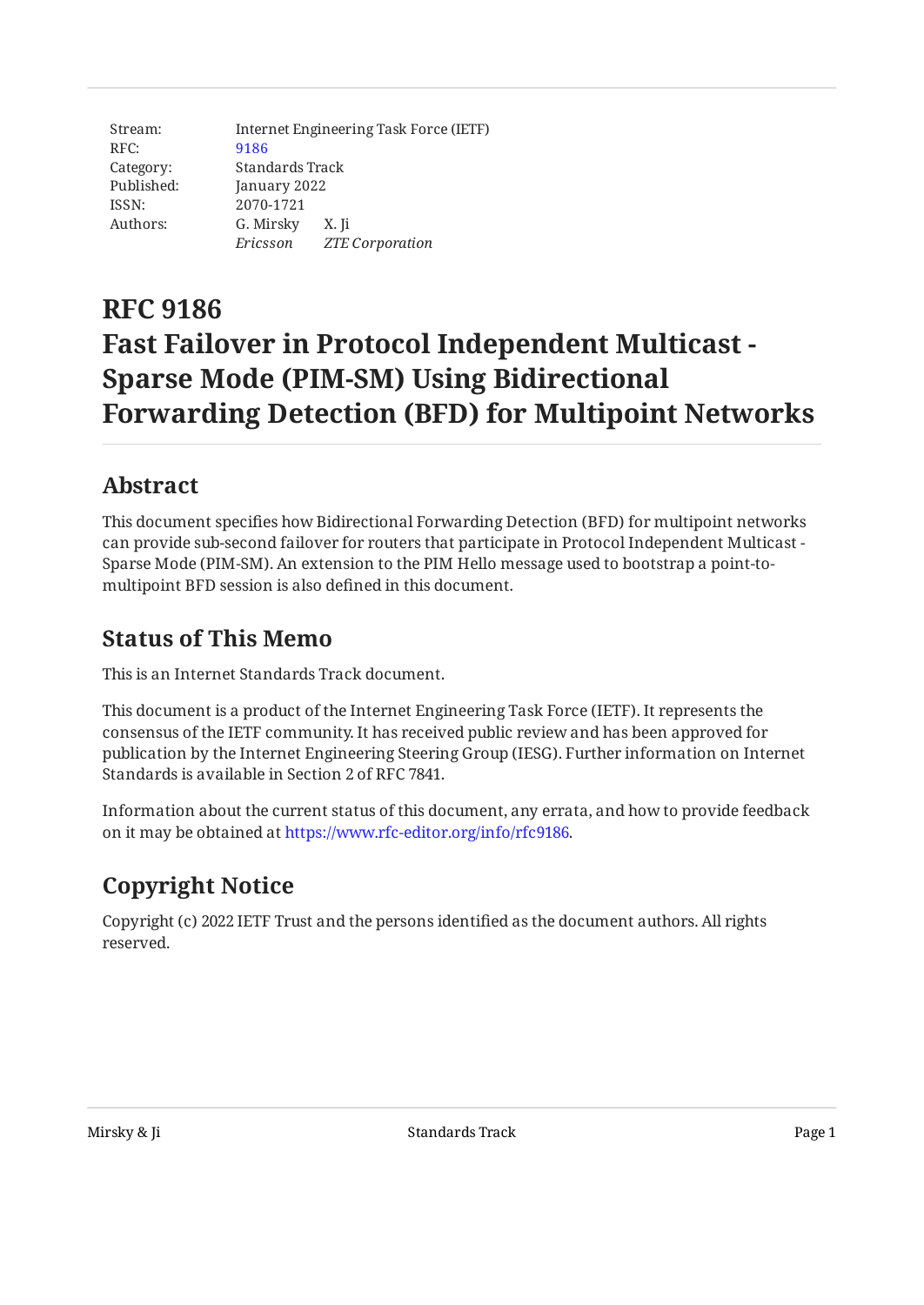This document is subject to BCP 78 and the IETF Trust's Legal Provisions Relating to IETF Documents (<https://trustee.ietf.org/license-info>) in effect on the date of publication of this document. Please review these documents carefully, as they describe your rights and restrictions with respect to this document. Code Components extracted from this document must include Revised BSD License text as described in Section 4.e of the Trust Legal Provisions and are provided without warranty as described in the Revised BSD License.

# <span id="page-1-0"></span>**[Table of Contents](#page-1-0)**

- [1](#page-1-1). [Introduction](#page-1-1)
	- [1.1.](#page-2-0) [Conventions Used in This Document](#page-2-0)
		- [1.1.1](#page-2-1). [Terminology](#page-2-1)
		- [1.1.2](#page-2-2). [Requirements Language](#page-2-2)
- [2](#page-2-3). [BFD Discriminator PIM Hello Option](#page-2-3)
	- [2.1.](#page-3-0) [Using P2MP BFD in PIM Router Monitoring](#page-3-0)
	- [2.2.](#page-4-0) [P2MP BFD in PIM DR Load Balancing](#page-4-0)
	- [2.3.](#page-4-1) [Multipoint BFD Encapsulation](#page-4-1)
- [3](#page-4-2). [IANA Considerations](#page-4-2)
- [4](#page-4-3). [Security Considerations](#page-4-3)
- [5](#page-5-0). [References](#page-5-0)
	- [5.1.](#page-5-1) [Normative References](#page-5-1)
	- [5.2.](#page-5-2) [Informative References](#page-5-2)

[Acknowledgments](#page-5-3)

[Authors' Addresses](#page-6-0)

### <span id="page-1-1"></span>**[1. Introduction](#page-1-1)**

Faster convergence in the control plane minimizes the periods of traffic loss due to the use of stale routing information, transient routing loops, and other situations that may negatively affect service data flow. Faster convergence in the control plane is beneficial to unicast and multicast routing protocols.

[[RFC7761\]](#page-5-4) is the current specification of the Protocol Independent Multicast - Sparse Mode (PIM-SM) for IPv4 and IPv6 networks. A conforming implementation of PIM-SM elects a Designated Router (DR) on each PIM-SM interface. When a group of PIM-SM nodes is connected to a shared

Mirsky & Ji Standards Track Page 2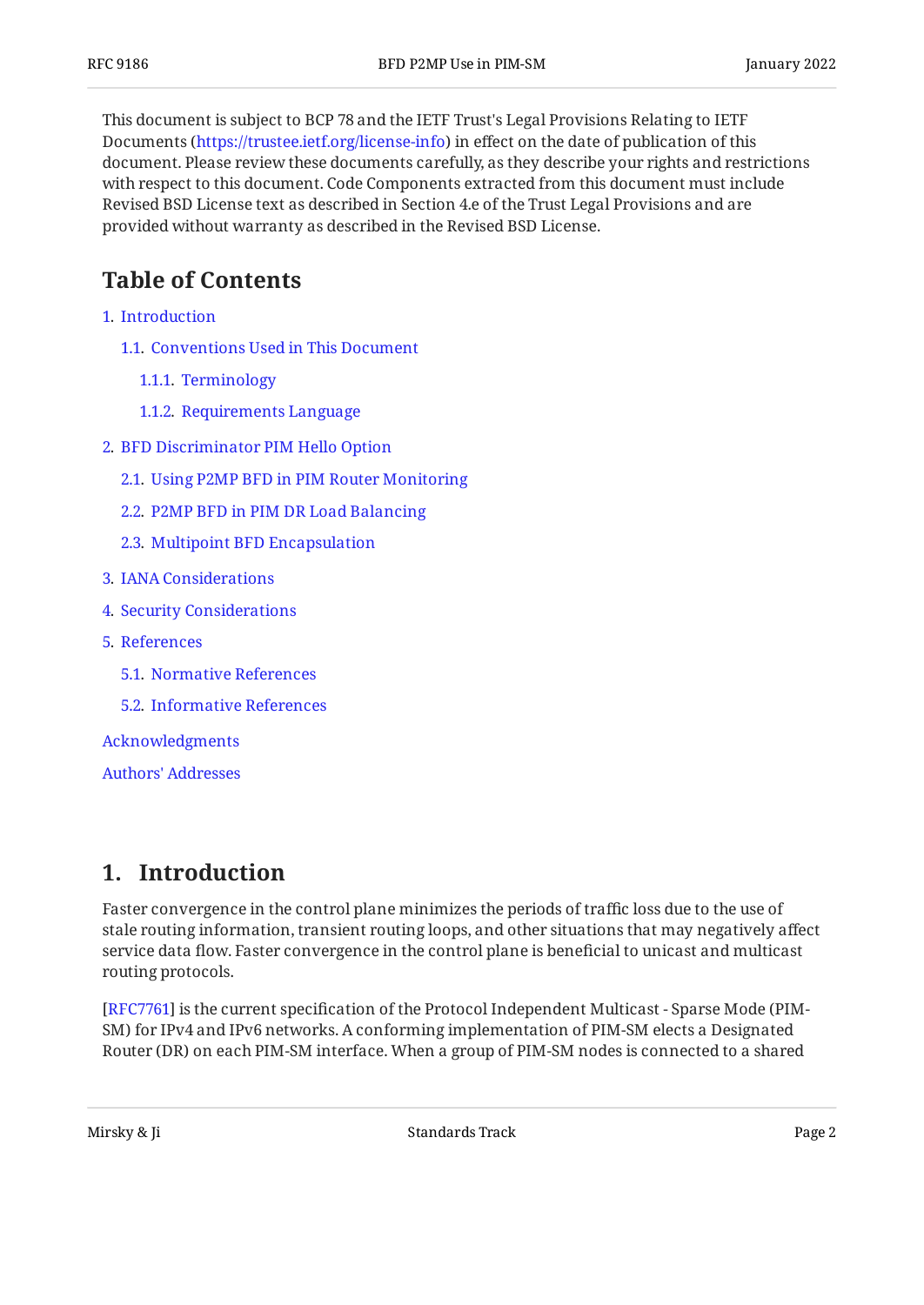media segment, e.g., Ethernet, the node elected as the DR acts on behalf of directly connected hosts in the context of the PIM-SM protocol. Failure of the DR impacts the quality of the multicast services it provides to directly connected hosts because the default failure detection interval for PIM-SM routers is 105 seconds.

Bidirectional Forwarding Detection (BFD) [RFC5880] was originally defined to detect a failure of a point-to-point (P2P) path, single hop [RFC5881], or multihop [RFC5883]. In some PIM-SM deployments, a P2P BFD can be used to detect a failure and enable faster failover. [[RFC8562\]](#page-5-8) extends the BFD base specification [RFC5880] for multipoint and multicast networks, which matches the deployment scenarios for PIM-SM over a LAN segment. A BFD system in a point-tomultipoint (P2MP) environment that transmits BFD Control messages using the BFD Demand mode [RFC5880] creates less BFD state than the Asynchronous mode. P2MP BFD can enable faster detection of PIM-SM router failure compared to PIM-SM without BFD and thus minimizes multicast service disruption. The monitored PIM-SM router acts as the head and other routers act as tails of a P2MP BFD session. This document defines the monitoring of a PIM-SM router using <code>P2MP</code> BFD. This document also defines the extension to <code>PIM-SM</code> [RFC7761] to bootstrap a <code>PIM-SM</code> router to join in the P2MP BFD session over a shared media segment.

### <span id="page-2-1"></span><span id="page-2-0"></span>**[1.1. Conventions Used in This Document](#page-2-0)**

#### **[1.1.1. Terminology](#page-2-1)**

This document uses terminology defined in [RFC5880], [RFC8562], and [RFC7761]. Familiarity with these specifications and the terminology used is expected.

#### <span id="page-2-2"></span>**[1.1.2. Requirements Language](#page-2-2)**

The key words "MUST", "MUST NOT", "REQUIRED", "SHALL", "SHALL NOT", "SHOULD", "SHOULD NOT", "**RECOMMENDED", "NOT RECOMMENDED", "MAY",** and "OPTIONAL" in this document are to be interpreted as described in BCP 14 [RFC2119] [RFC8174] when, and only when, they appear in all capitals, as shown here.

## <span id="page-2-3"></span>**[2. BFD Discriminator PIM Hello Option](#page-2-3)**

[Figure 1](#page-2-4) displays the new optional BFD Discriminator PIM Hello Option to bootstrap a tail of the P2MP BFD session:

```
0 1 2 3
 0 1 2 3 4 5 6 7 8 9 0 1 2 3 4 5 6 7 8 9 0 1 2 3 4 5 6 7 8 9 0 1
+-+-+-+-+-+-+-+-+-+-+-+-+-+-+-+-+-+-+-+-+-+-+-+-+-+-+-+-+-+-+-+-+
         | OptionType | OptionLength |
+-+-+-+-+-+-+-+-+-+-+-+-+-+-+-+-+-+-+-+-+-+-+-+-+-+-+-+-+-+-+-+-+
                    | HeadDiscriminator |
 +-+-+-+-+-+-+-+-+-+-+-+-+-+-+-+-+-+-+-+-+-+-+-+-+-+-+-+-+-+-+-+-+
```
*[Figure 1: BFD Discriminator PIM Hello Option](#page-2-4)* 

where new fields are interpreted as: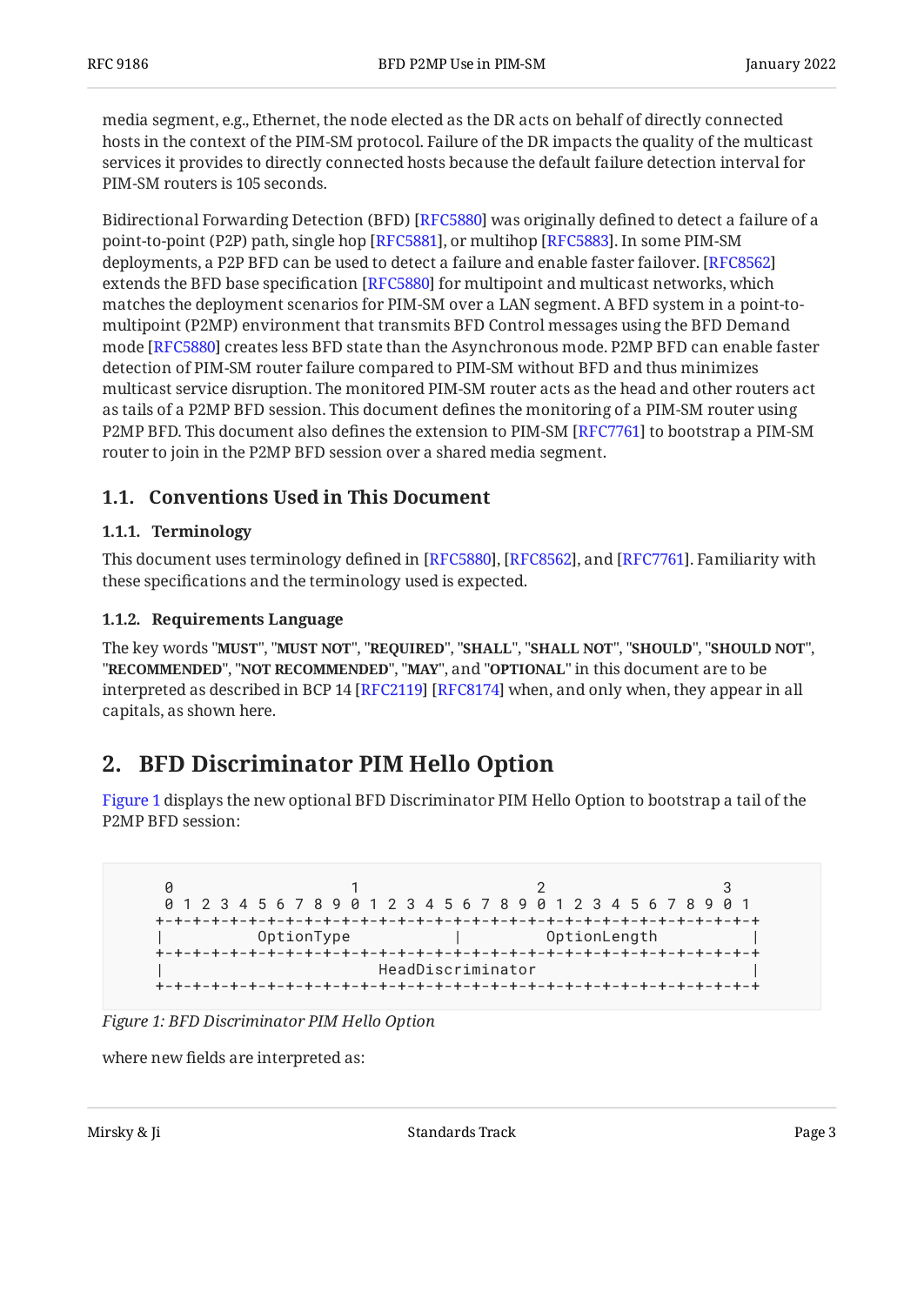OptionType: 39

OptionLength: **MUST** be set to 4.

HeadDiscriminator: the 4-octet field **MUST** be included in the BFD Discriminator PIM-SM Hello Option. The value **MUST NOT** be zero. It equals the value of My Discriminator [[RFC5880\]](#page-5-5) allocated by the head.

If the value of the OptionLength field is not equal to 4, the BFD Discriminator PIM Hello Option is considered malformed, and the receiver **MUST** stop processing PIM Hello Options. If the value of the HeadDiscriminator field equals zero, then the BFD Discriminator PIM Hello Option **MUST** be considered invalid, and the receiver **MUST** ignore it. The receiver **SHOULD** log a notification regarding the malformed or invalid BFD Discriminator Hello Option under the control of a throttling logging mechanism.

#### <span id="page-3-0"></span>**[2.1. Using P2MP BFD in PIM Router Monitoring](#page-3-0)**

If the head is no longer serving the function that prompted it to be monitored, then it **MUST** cease including the BFD Discriminator PIM Hello Option in its PIM Hello message, and it **SHOULD** shut down the BFD session following the procedures described in [RFC8562], Section 5.9.

The head **MUST** create a BFD session of type MultipointHead [RFC8562]. Note that any PIM-SM router, regardless of its role, **MAY** become a head of a P2MP BFD session. To control the volume of BFD Control traffic on a shared media segment, an operator should carefully select PIM-SM routers configured as a head of a P2MP BFD session. The head **MUST** include the BFD Discriminator PIM Hello Option in its PIM Hello messages.

A PIM-SM router that is configured to monitor the head by using P2MP BFD is referred to throughout this document as a "tail". When such a tail receives a PIM Hello packet with the BFD Discriminator PIM Hello Option, the tail **MAY** create a P2MP BFD session of type MultipointTail, as defined in [RFC8562].

The node that includes the BFD Discriminator PIM Hello Option transmits BFD Control packets periodically. For the tail to correctly demultiplex BFD [\[RFC8562](#page-5-8)], the source address and My Discriminator of the BFD packets **MUST** be the same as the source address and the HeadDiscriminator, respectively, of the PIM Hello message. If that is not the case, the tail BFD node would not be able to monitor the state of the PIM-SM node -- that is, the head of the P2MP BFD session -- though the regular PIM-SM mechanisms remain fully operational.

If the tail detects a MultipointHead failure [RFC8562], it **MUST** delete the corresponding neighbor state and follow procedures defined in [RFC7761] for the DR and additional neighbor state deletion after the neighbor timeout expires.

If the head ceases to include the BFD Discriminator PIM Hello Option in its PIM Hello message, the tail **SHOULD** close the corresponding MultipointTail BFD session without affecting the PIM state in any way. Thus, the tail stops using BFD to monitor the head and reverts to the procedures defined in [RFC7761].

Mirsky & Ji **Standards Track** Page 4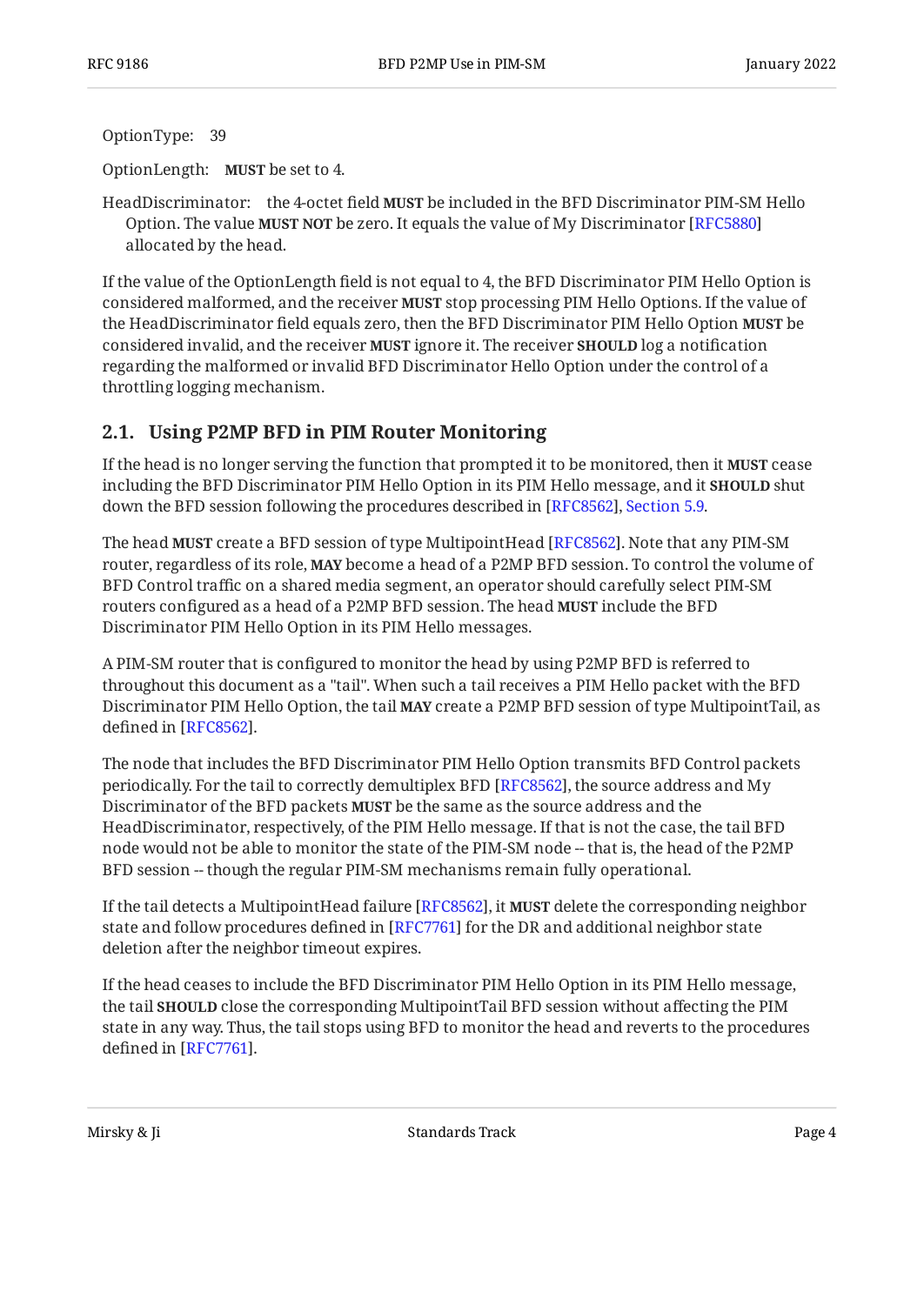### <span id="page-4-0"></span>**[2.2. P2MP BFD in PIM DR Load Balancing](#page-4-0)**

[[RFC8775\]](#page-5-11) specifies the PIM Designated Router Load-Balancing (DRLB) functionality. Any PIM router that advertises the DR Load-Balancing Capability (DRLB-Cap) Hello Option can become the head of a P2MP BFD session, as specified in [Section 2.1.](#page-3-0) The head router administratively sets the bfd.SessionState to Up in the MultipointHead session [RFC8562] only if it is a Group Designated Router (GDR) Candidate, as specified in Sections [5.5](https://www.rfc-editor.org/rfc/rfc8775#section-5.5) and [5.6](https://www.rfc-editor.org/rfc/rfc8775#section-5.6) of [RFC8775]. If the router is no longer the GDR, then it **MUST** shut down following the procedures described in [\[RFC8562\]](#page-5-8)**,** . For each GDR Candidate that includes the BFD Discriminator Option in its PIM Hello, [Section 5.9](https://www.rfc-editor.org/rfc/rfc8562#section-5.9) the PIM DR **MUST** create a MultipointTail session [RFC8562]. PIM DR demultiplexes BFD sessions based on the value of the My Discriminator field and the source IP address. If PIM DR detects a failure of one of the sessions, it **MUST** remove that router from the GDR Candidate list and immediately transmit a new DRLB-List option.

### <span id="page-4-1"></span>**[2.3. Multipoint BFD Encapsulation](#page-4-1)**

The MultipointHead of a P2MP BFD session when transmitting BFD Control packets:

- **MUST** set the TTL or Hop Limit value to 255 ([RFC5881], Section 5). Similarly, all received BFD Control packets that are demultiplexed to the session **MUST** be discarded if the received TTL or Hop Limit is not equal to 255, and
- MUST use the group address ALL-PIM-ROUTERS ("224.0.0.13" for IPv4 and "ff02::d" for IPv6) as the destination IP address.

# <span id="page-4-2"></span>**[3. IANA Considerations](#page-4-2)**

<span id="page-4-4"></span>IANA has allocated a new OptionType value in the "PIM-Hello Options" registry according to [Table 1:](#page-4-4)

<span id="page-4-5"></span>

|    | Value Length Name |                                   | Reference |
|----|-------------------|-----------------------------------|-----------|
| 39 | $\Delta$          | BFD Discriminator Option RFC 9186 |           |

*[Table 1](#page-4-5): [BFD Discriminator Option Type](#page-4-4)* 

## <span id="page-4-3"></span>**[4. Security Considerations](#page-4-3)**

This document defines a way to accelerate detection of a failure that affects PIM functionality by using BFD. The operation of either protocol is not changed.

The security considerations discussed in [RFC5880], [RFC5881], [RFC7761], [RFC8562], and [[RFC8775\]](#page-5-11) apply to this document.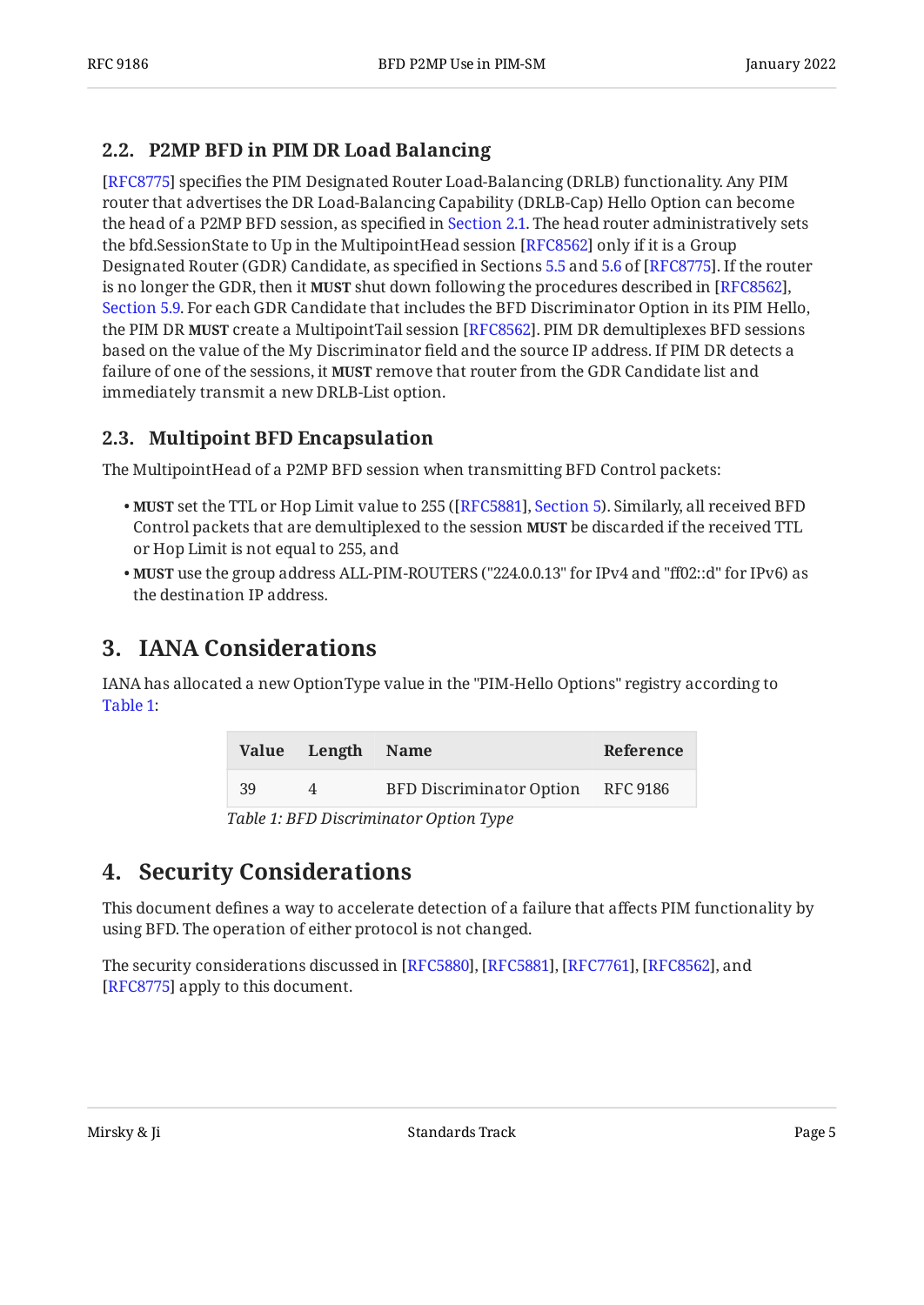### <span id="page-5-1"></span><span id="page-5-0"></span>**[5. References](#page-5-0)**

#### **[5.1. Normative References](#page-5-1)**

- <span id="page-5-9"></span>**[RFC2119]** Bradner, S., "Key words for use in RFCs to Indicate Requirement Levels", BCP 14, RFC 2119, DOI 10.17487/RFC2119, March 1997, [<https://www.rfc-editor.org/info/](https://www.rfc-editor.org/info/rfc2119) . [rfc2119](https://www.rfc-editor.org/info/rfc2119)>
- <span id="page-5-5"></span>**[RFC5880]** Katz, D. and D. Ward, "Bidirectional Forwarding Detection (BFD)", RFC 5880, DOI 10.17487/RFC5880, June 2010, <https://www.rfc-editor.org/info/rfc5880>.
- <span id="page-5-6"></span>**[RFC5881]** Katz, D. and D. Ward, "Bidirectional Forwarding Detection (BFD) for IPv4 and IPv6 (Single Hop)", RFC 5881, DOI 10.17487/RFC5881, June 2010, [<https://www.rfc-](https://www.rfc-editor.org/info/rfc5881). [editor.org/info/rfc5881](https://www.rfc-editor.org/info/rfc5881)>
- <span id="page-5-4"></span>**[RFC7761]** Fenner, B., Handley, M., Holbrook, H., Kouvelas, I., Parekh, R., Zhang, Z., and L. Zheng, "Protocol Independent Multicast - Sparse Mode (PIM-SM): Protocol Specification (Revised)", STD 83, RFC 7761, DOI 10.17487/RFC7761, March 2016, . [<https://www.rfc-editor.org/info/rfc7761](https://www.rfc-editor.org/info/rfc7761)>
- <span id="page-5-10"></span>**[RFC8174]** Leiba, B., "Ambiguity of Uppercase vs Lowercase in RFC 2119 Key Words", BCP 14, RFC 8174, DOI 10.17487/RFC8174, May 2017, <[https://www.rfc-editor.org/info/](https://www.rfc-editor.org/info/rfc8174) . [rfc8174](https://www.rfc-editor.org/info/rfc8174)>
- <span id="page-5-8"></span>**[RFC8562]** Katz, D., Ward, D., Pallagatti, S., Ed., and G. Mirsky, Ed., "Bidirectional Forwarding Detection (BFD) for Multipoint Networks", RFC 8562, DOI 10.17487/RFC8562, April 2019, <https://www.rfc-editor.org/info/rfc8562>.
- <span id="page-5-11"></span>**[RFC8775]** Cai, Y., Ou, H., Vallepalli, S., Mishra, M., Venaas, S., and A. Green, "PIM Designated Router Load Balancing", RFC 8775, DOI 10.17487/RFC8775, April 2020, <[https://](https://www.rfc-editor.org/info/rfc8775) . [www.rfc-editor.org/info/rfc8775>](https://www.rfc-editor.org/info/rfc8775)

#### <span id="page-5-2"></span>**[5.2. Informative References](#page-5-2)**

<span id="page-5-7"></span>**[RFC5883]** Katz, D. and D. Ward, "Bidirectional Forwarding Detection (BFD) for Multihop Paths", RFC 5883, DOI 10.17487/RFC5883, June 2010, [<https://www.rfc-editor.org/](https://www.rfc-editor.org/info/rfc5883) . [info/rfc5883>](https://www.rfc-editor.org/info/rfc5883)

## <span id="page-5-3"></span>**[Acknowledgments](#page-5-3)**

The authors cannot say enough to express their appreciation of the comments and suggestions that were received from Stig Venaas. The authors also greatly appreciate the comments and suggestions by Alvaro Retana that improved the clarity of this document.